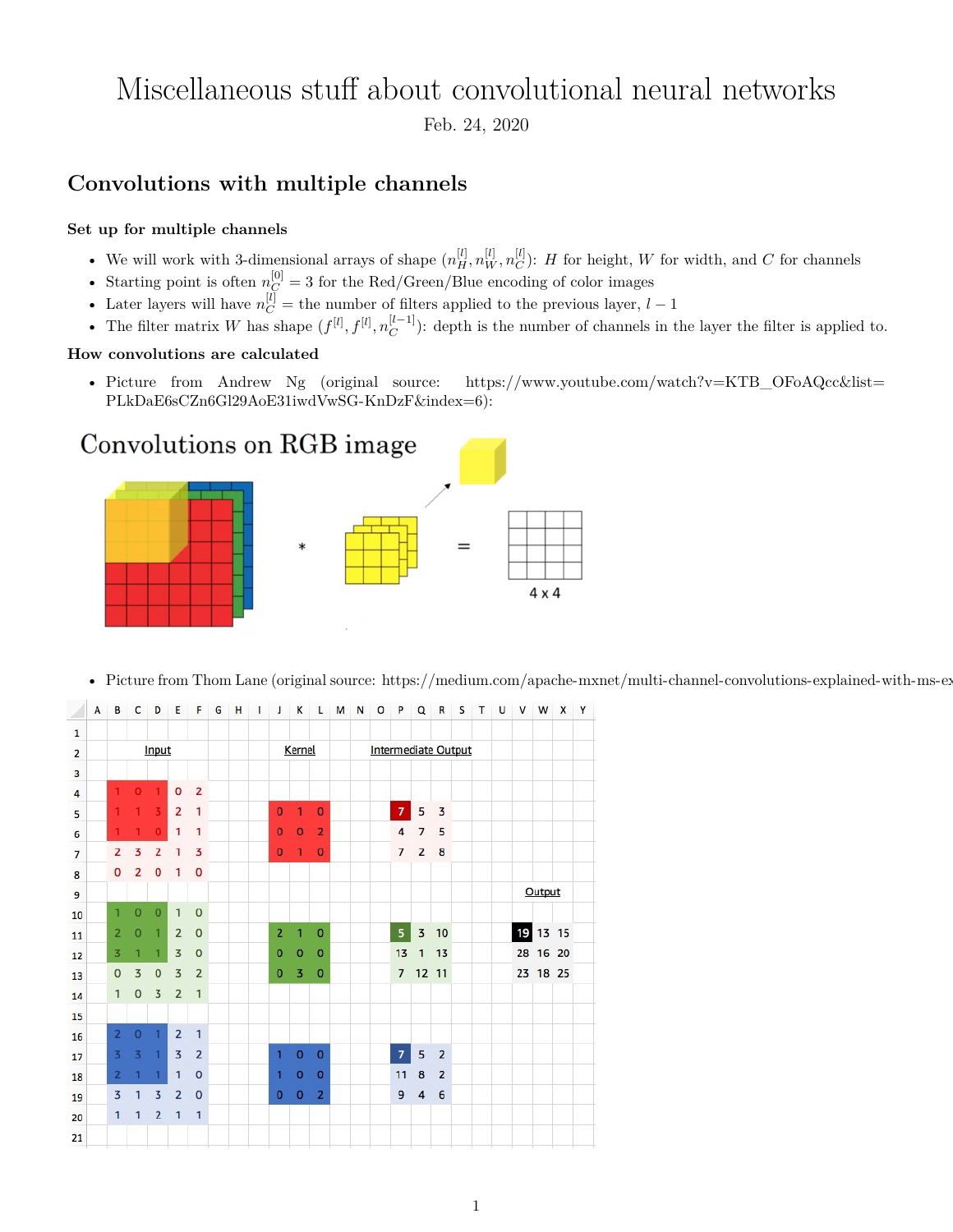## **Pooling Layers**

- A pooling layer does two things:
	- **–** Answers the question "was a filter activated in a patch of the previous layer?"
	- **–** Reduces the height and width of a representation of the input
- Almost always: max pooling with a  $2\times 2$  grid and stride of 2: